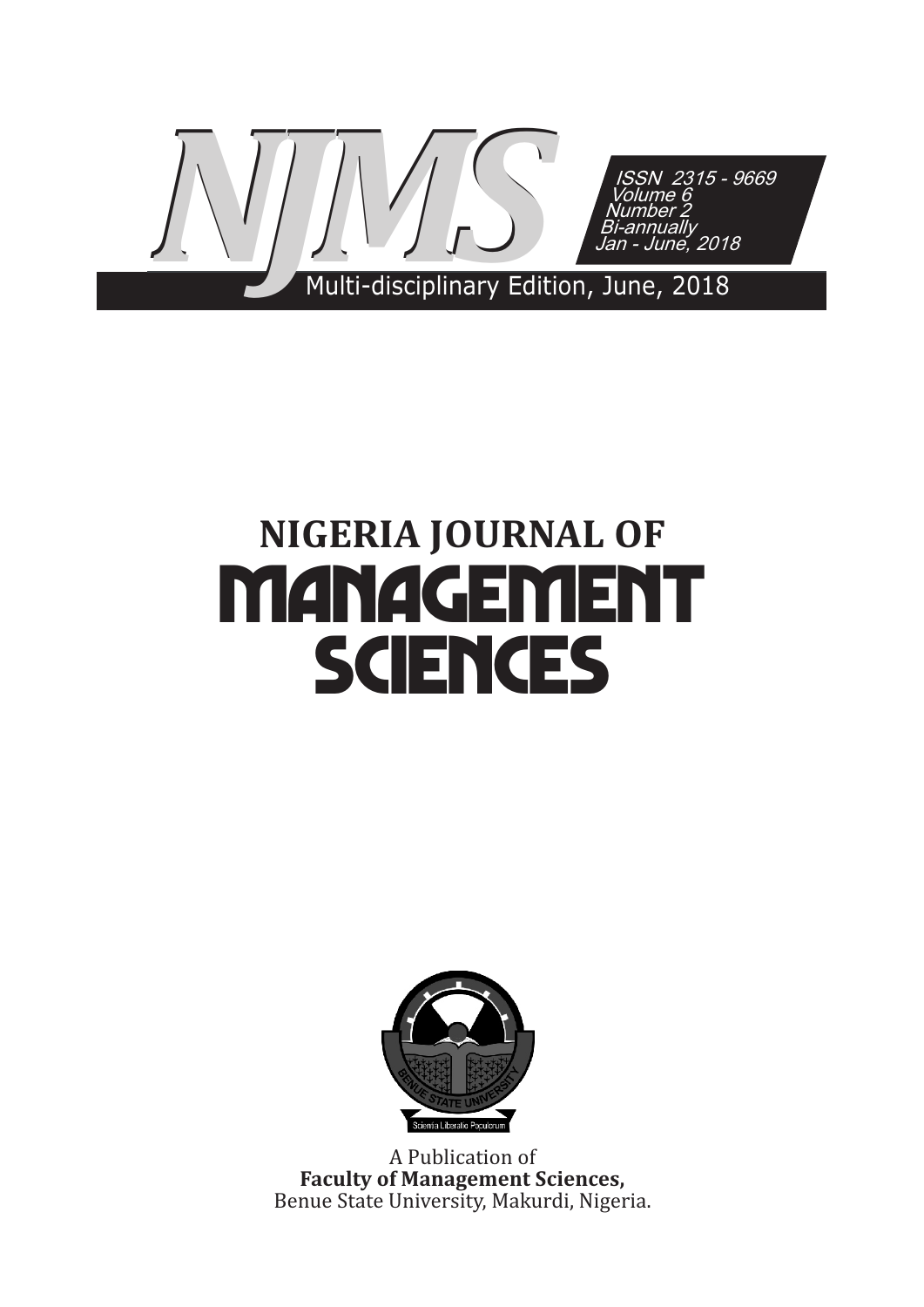$\equiv$  ii  $\equiv$ 

*Nigerian Journal of Management Sciences ISSN 2315 - 9669*



*Volume 6 No 2*

# **EDITORIAL BOARD**

**© 2018** Faculty of Management Sciences, Benue State University, Makurdi.

#### **All Rights Reserved**

No part of this publication may be reproduced or transmitted in any form or by any means, or stored in any retrieval system of any nature without prior written permission, except for permitted fair dealing under the law relating to copyright. Application for permission for other use of copyright material including permission to reproduce extracts in other published works shall be made to the publishers. Full acknowledgment of author, publisher and source must be given.

The views expressed in this journal are those of the contributors and not necessarily those of the Faculty of Management Sciences, Benue State University, Makurdi.

Published by: **Silverstone Production,** 21, Bailey Street, Shomolu, Lagos. www.silverstone.org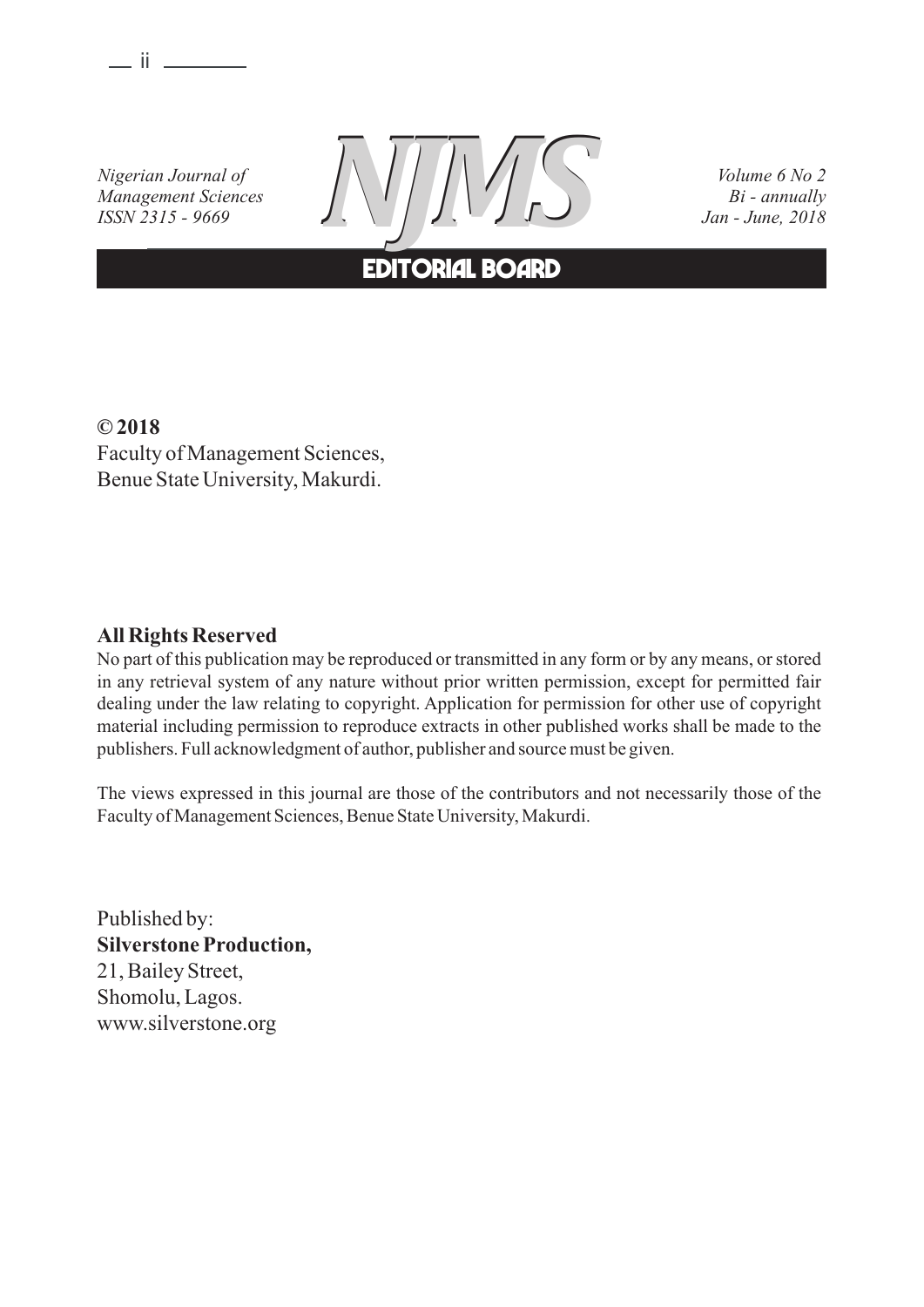*Nigerian Journal of Management Sciences ISSN 2315 - 9669*



*Volume 6 No 2*

# **EDITORIAL BOARD**

#### **Editor-In-Chief Professor Agburu, J. I.**

Professor of Quantitative Techniques, Benue State University, Makurdi-Nigeria

### **Editorial Secretary**

**Dr. Ochugudu, A. I.**

Associate Professor of Strategic Management/Project Consultant; Department of Business Management, Benue State University, Makurdi-Nigeria

#### **Associate Editors**

**Prof. Akpa, B.** Professor of Accounting and Finance, Benue State University, Makurdi-Nigeria

**Prof. Orsaah, S.** Professor of Marketing, Benue State University, Makurdi-Nigeria

#### **Prof. Nwachukwu, C.C.**

Professor of Management, University of Port Harcourt, Rivers state-Nigeria

#### **Dr. Nongo, S.E.**

Associate Professor of Decision Analyst/Organisational Behaviour Consultant and Dean, Faculty of Management Sciences, Benue State University, Makurdi-Nigeria

#### **Dr. Angahar, P.A.**

Associate Professor of Accounting; Fellow, Association of National Accountants of Nigeria, and Dean, Faculty of Management Sciences, Benue State University, Makurdi-Nigeria

#### **Dr. Sev, J.T.**

Associate Professor of Organisational Behaviour; Consultant and Coordinator, M.Sc Business Management, Benue State University, Makurdi-Nigeria

#### **Dr. Alabar, T.T.**

Associate Professor of Marketing and Former Director, Centre for Entrepreneurship Studies, Benue State University, Makurdi-Nigeria

#### **Dr. Azende, T.**

Head, Department of Accounting and Former Coordinator of Advancement, Benue State University, Makurdi-Nigeria

#### **Consulting Editors**

**Dr. Ganu, J.** Assistant Professor of Management and the MBA Program Director at the Adventist University of Africa in Kenya

#### **Dr. Abdul Jaleel Kehinde Shittu.**

ICT consultant, School of Computing, College of Arts and Science, University Utara, Malaysia.

#### **Dr. Amponsah, E.B,**

Department of Accounting, Valley View University, Ghana and Head, Department of Accounting, Valley View University.

#### **Dr. Abangma, J.A.**

Associate Professor of Human Resources, University of Beau, Cameroon

#### **Dr. (Pst.) Boateng, P.A.**

Department of Management Studies, Valley View University, Accra, Ghana.

#### **Prof. Emerole Gideon A.**

Department of Business Administration College of Management Sciences, Michael Okpara University of Agriculture, Umudike, Abia State, Nigeria.

#### **Dr. Achua, J.K.**

Principal Analyst, Central Bank of Nigeria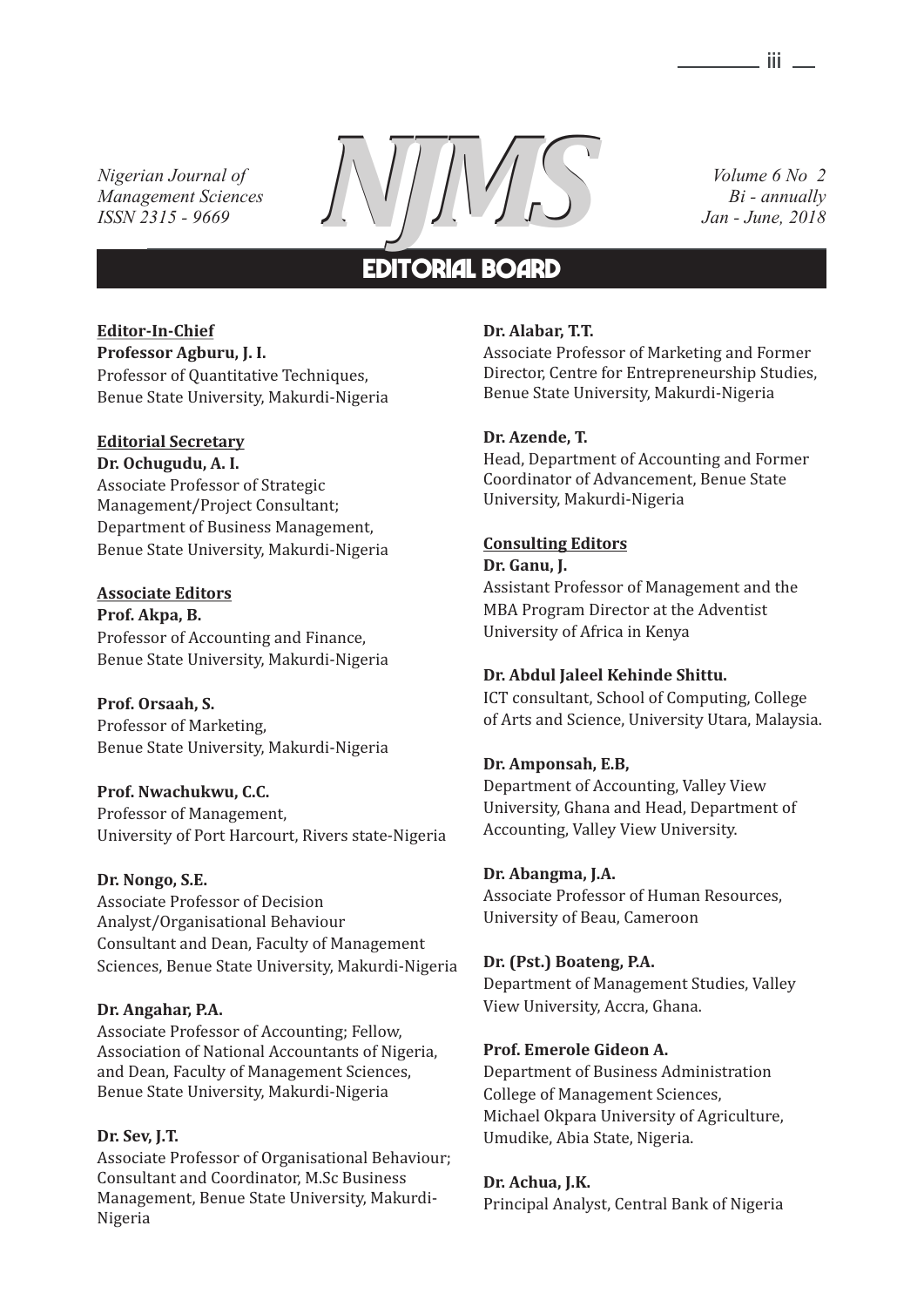$-$  iv  $-$ 

*Nigerian Journal of Management Sciences ISSN 2315 - 9669*



*Volume 6 No 2*

# **EDITORIAL policy**

**Nigerian Journal of Management Sciences** is published bi-annually. The journal focus is on publishing scholarly and well researched articles comprising theoretical and empirical works in the field of Accounting, Banking, Management, Finance, Insurance, Marketing, Economics, Entrepreneurship, Research and Development, Corporate Policy, Strategic Management, Project Management, Estate Management and Public Administration. Also, Critical literature reviews, book reviews and other research results in related fields may be considered for publication in special editions as may be determine by the editorial board from time to time.

#### **Submission of Articles**

- a. Only original manuscripts that have not been published or not under active consideration for publication in other journals can be considered for publication in this journal.
- b. Manuscripts to be considered for publication in this journal cannot exceed 15 pages on A4 size paper, typed double line spacing with 12 font new times roman (this is inclusive of tables, charts, graphs, appendixes and references).
- c. The in-text referencing format accepted for this journal is the current APAstyle.
- d. Every article must be accompanied with an abstract of not more than 150 words. The title of the work must be specified at the top.
- e. The title page must include the title of the article, name of the author, organizational or institutional affiliation, full mailing address, e-mail, and a valid phone number.
- f. Biographical information of contributors shall be provided in a separate sheet accompanying the paper.

#### **Publication Fee**

The publication fee shall be in two parts viz: assessment fee and pagination fee.

#### **Assessment fee:**

Submission of every article must be accompanied with a non-refundable fee of two thousand naira (N2000=) only as an assessment fee. This is subject to review from time to time as may be deem necessary by the editorial board.

#### **Pagination fee:**

Upon acceptance of an article for publication after peer review, contributors shall pay a pagination fee of sixteen thousand naira (16,000=) only per each article to cover the cost of printing and other logistics. This is also subject to review from time to time as may be deem necessary by the editorial board.

**Note:** All payments must be made through any of the designated bank accounts of the journal as may be specified from time to time for purposes of accountability and documentation.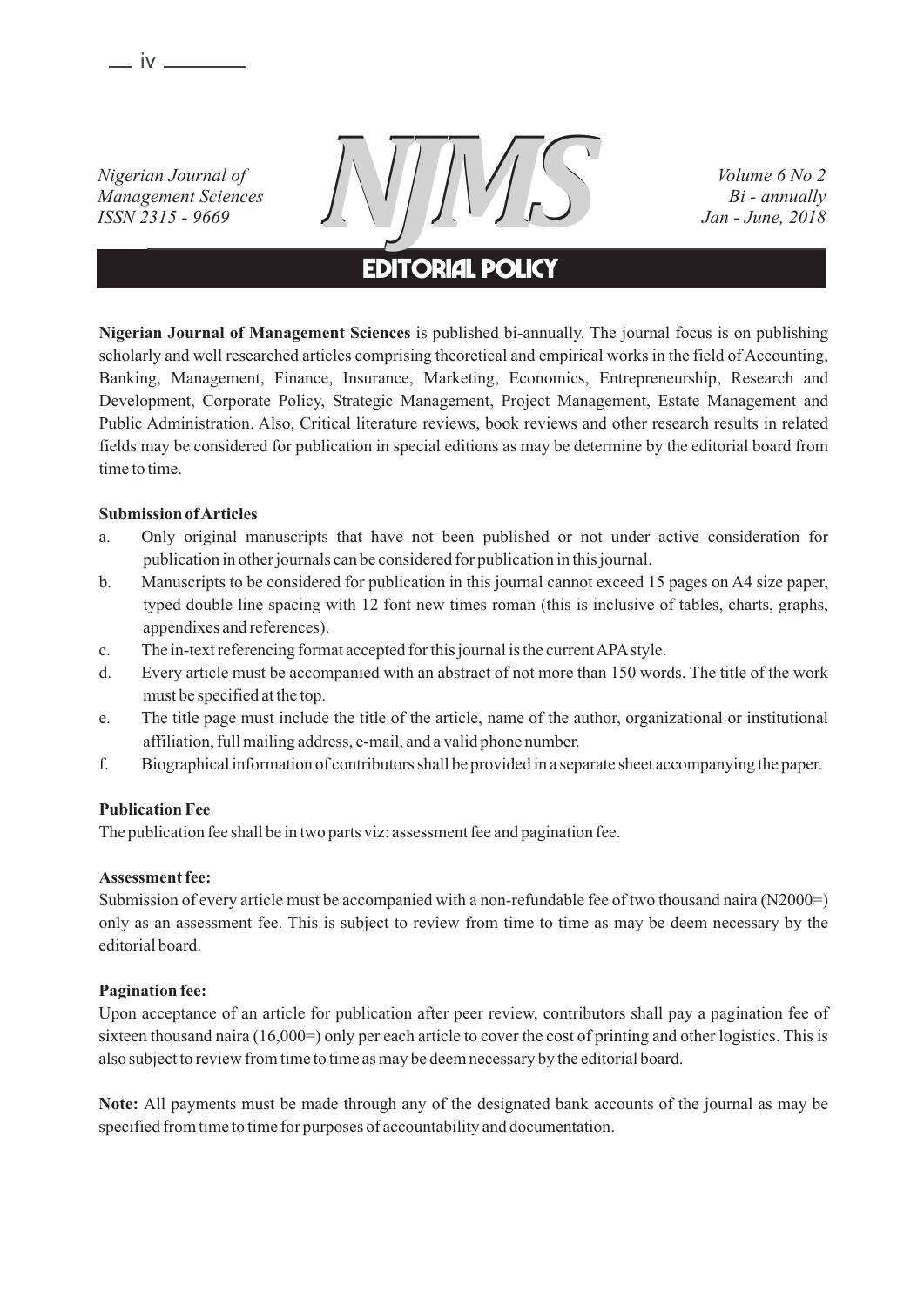*Nigerian Journal of Management Sciences ISSN 2315 - 9669*



*Volume 6 No 2*

# **contents**

### **MANAGEMENT THEMES**

|               | <b>Effect of Personality Traits on Employees Creativity</b><br>(A Study of The Brewery Industry In Nigeria)<br>Egbule A. C. Solomon, DR. Edward G. Eromafuru, Omofuwa Shedrach                                               | 1   |
|---------------|------------------------------------------------------------------------------------------------------------------------------------------------------------------------------------------------------------------------------|-----|
| $\mathscr{D}$ | Impact Of Employees Benefits On Organizational Performance:<br>A Study Of Selected Manufacturing Firms In Nigeria<br>Mrs. Lekan C. N. Akomolafe, Prof. G. A. Emerole, Rachel Serieke Dickson, PhD                            | 12  |
| , Z           | The Impact of Managerial Decision Making Process On Organizational Performance:<br>A Study Of Nigerian Breweries Plc And Guinness Breweries Nigeria Plc Lagos.<br>Joseph Teryima Sev; Phd, Avanenge Faajir; Phd, John Emakwu | 20  |
|               | Behavioural and Socio-Economic Implications of HIV/AIDS Patients on Population<br>and Development of Ebonyi State<br><b>Anthony Chukwuma Nwali (Ph.D)</b>                                                                    | 36  |
| 5.            | Strategy Implementation And Its Effects on Financial Performance<br>in Dangote Cement Company Plc, Gboko Plant<br><b>Shakpande Comfort</b>                                                                                   | 46  |
|               | Effect of Strategic Management Process on the Financial Performance of<br><b>Manufacturing Firms</b><br>Adejuwon Joshua Adewale, BSc., MBA, MNIM, FCA.                                                                       | 55  |
|               | Culture And Cultural Imperialism On Development of Business Reporting<br>In Nigeria<br>Osazevbaru, Henry Osahon (Ph.D)                                                                                                       | 67  |
| $\mathcal{J}$ | Staff Welfare And Organisational Performance: An Impact Analysis of The Nigeria<br>Police Academy Wudil<br>S.M. Itodo PhD, Abang, Stanley E                                                                                  | 76  |
| $\mathscr{G}$ | Impact of Merger And Acquisition on The Performance of Deposit Money Banks In<br>Nigeria<br>Kajo Aondohemba Emmanuel, Dr. Bello Ayuba, Audu Tanimu                                                                           | 87  |
|               | The Impact of Strategic Planning on Organizational Growth<br>Dr. Iyadi, Rollins Chiyem, Okonye Gift. C.                                                                                                                      | 98  |
|               | An Assessment Of Online Shopping Practice And Customer Loyalty In Selected<br>Online Shopping Stores In Lagos State, Nigeria<br>Dr. Olannye, A.P and Ojeanor, O.A                                                            | 105 |
| 12            | An Appraisal Of Chemical Marketing Management In Nigeria<br>Onwubiko N. Dike, Ph.D                                                                                                                                           | 118 |

 $\overline{\phantom{a}}$  v  $\overline{\phantom{a}}$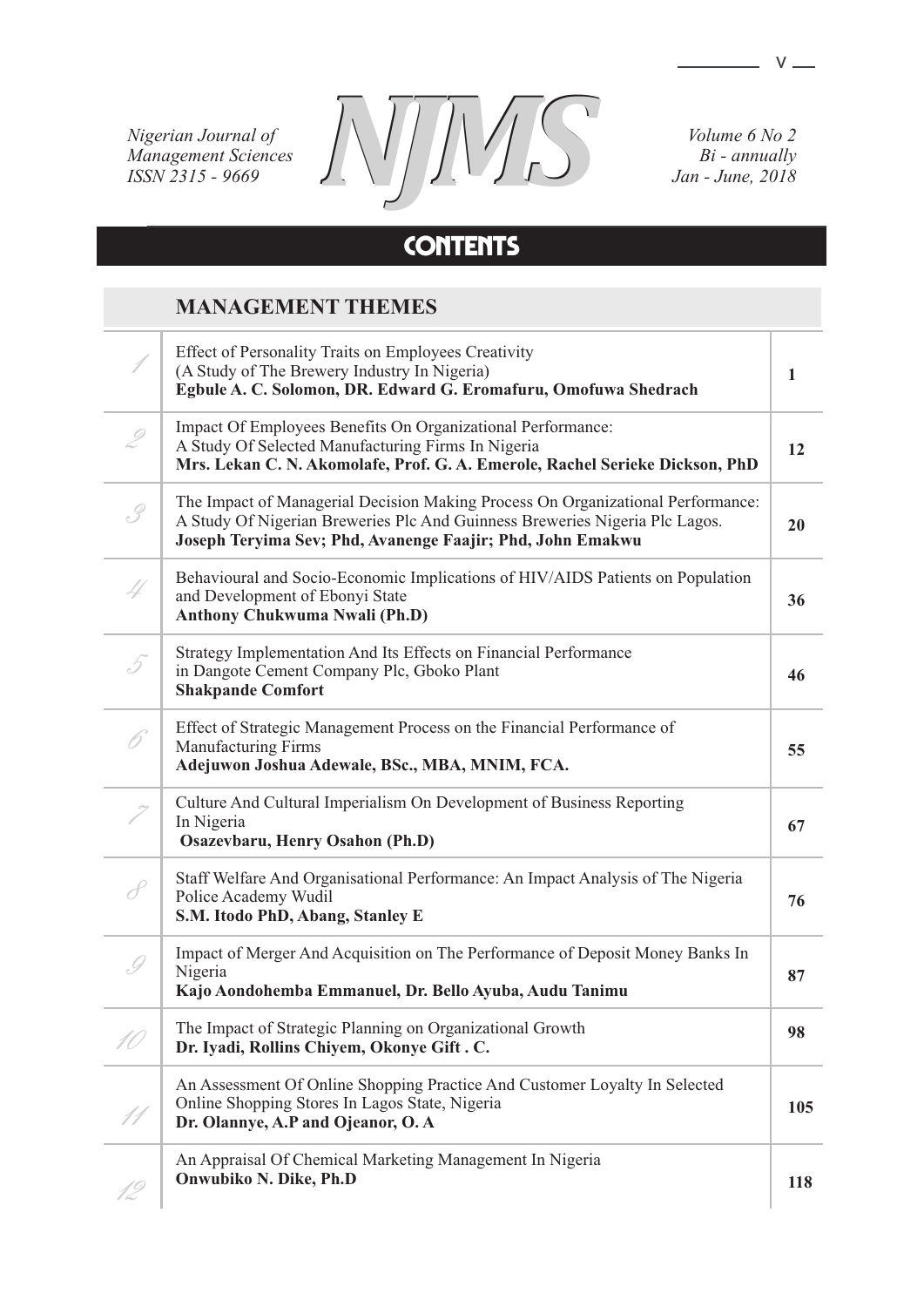$-$  v i $-$ 

*Nigerian Journal of Management Sciences ISSN 2315 - 9669*



*Volume 6 No 2*

|                                | <b>CONTENTS</b>                                                                                                                                                                                    |     |
|--------------------------------|----------------------------------------------------------------------------------------------------------------------------------------------------------------------------------------------------|-----|
|                                | Effects Of Demographic Factors On Impulse Buying Behaviour Of Consumers In<br>Auchi, Edo State, Nigeria<br>Ugbomhe O. Ugbomhe (PhD), Akhator, Akhere Peter (PhD), Prof. Audu, E.<br>Dangana (PhD)  | 126 |
| 14                             | Integrated Marketing Communication Program And Brand Performance In The<br>Nigerian Telecommunications Industry<br>Dr. Egwuenu, A. S and Aliku, I. Harold                                          | 139 |
|                                | Examining the Factors Contributing to Customer Satisfaction on Electronic Banking<br>Services in Nigerian Commercial Banks<br>Aliyu Alhaji Abubakar, Dr. Ibrahim Mohammed Awwal, Lawal Babatunde   | 146 |
| <b>ENTREPRENEURSHIP THEMES</b> |                                                                                                                                                                                                    |     |
|                                | Electronic Payment Systems Adoption by SMEs in Nigeria: A Literature Review<br><b>Ohunmah Patrick IGUDIA, PhD</b>                                                                                  | 151 |
|                                | An Assessment of the Factors Influencing Small and Medium Enterprises<br>Performances and Access to Credit from Deposit Money Banks in Akure, Nigeria<br>Olowofeso, E., Oke, D. F. & Ayedun, T. A. | 167 |
|                                | Effects Of Entrepreneurial And Managerial Leadership Styles On Employee<br>Productivity Of Deposit Money Banks In Nigeria<br>Dr Hauwa Lamino Abubakar                                              | 174 |
| 19                             | Entrepreneurial Based Curriculum: Strategic Lever For Repositioning Human<br>Resource Development In Nigeria<br>Nwamaka P. Ibeme, Ph.D                                                             | 191 |
| <b>ACCOUNTING THEMES</b>       |                                                                                                                                                                                                    |     |
|                                | The Effect of Board and Ownership Structure on the Financial Performance of Listed<br>Firms<br>Edirin Jeroh, PhD, ACA                                                                              | 196 |
| 21                             | Auditor Independence in Government Parastatal in Nigeria<br>Abraham Adamu Onaji, Alexander Olawumi Dabor                                                                                           | 206 |
| 22                             | Effect of Creative Accounting on the Performance of Deposit Money Banks in Nigeria<br>Tyoakosu, Simon Aondoakaa, Ekpe, Mary-Jane Chidima                                                           | 215 |
|                                | Determinants of Internet Financial Reporting of Listed Deposit Money Banks In<br>Nigeria<br>Modibbo Abubakar, Kabiru Umar                                                                          | 227 |
|                                |                                                                                                                                                                                                    |     |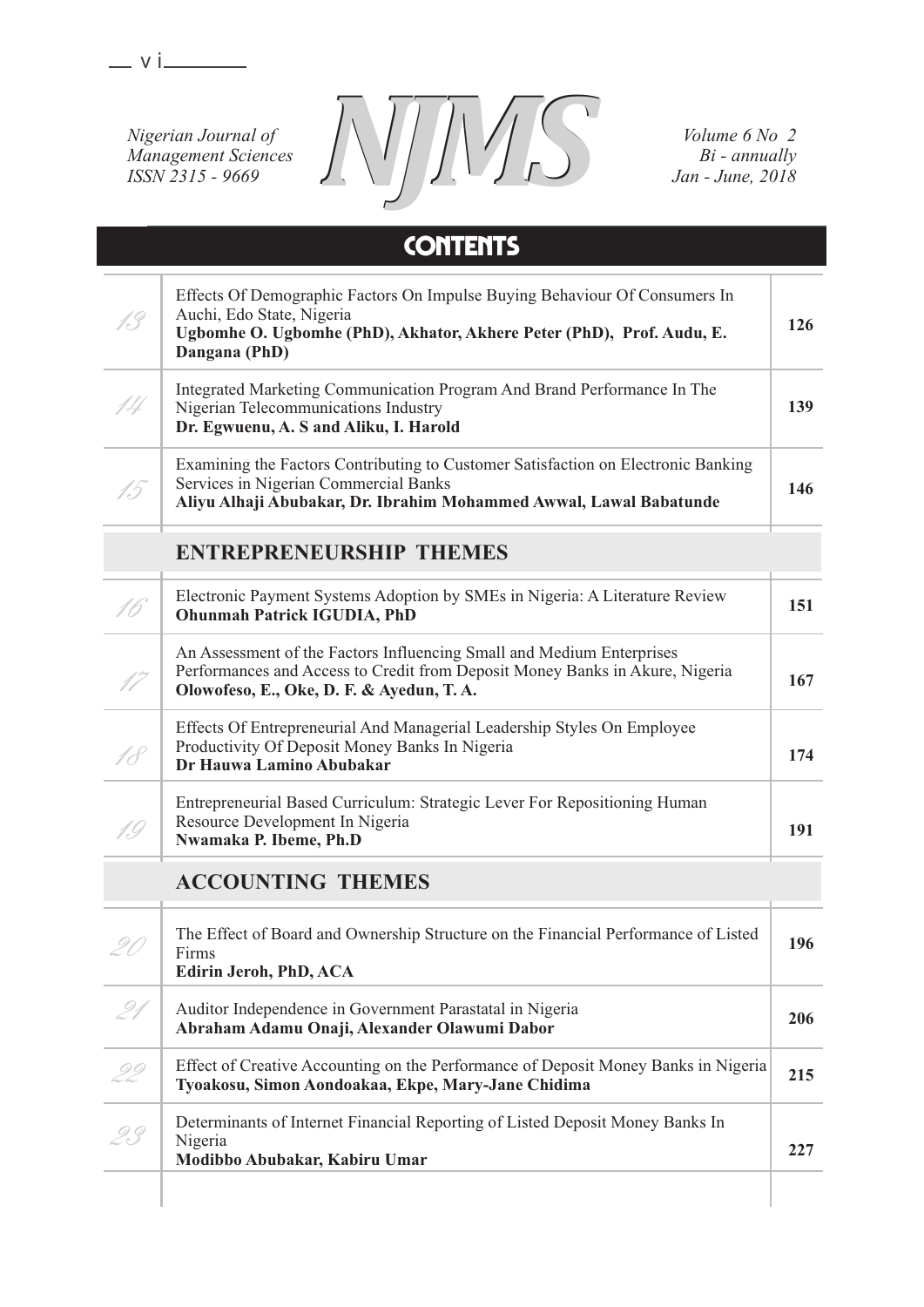$\frac{1}{\sqrt{1-\frac{1}{2}}}$  vii

*Nigerian Journal of Management Sciences ISSN 2315 - 9669*

T



*Volume 6 No 2*

# **contents**

|     | Effect of the Marriage between Accounting Practices and Global Events<br>Iorun, Justin Iorakpen                                                                                                   | 243 |
|-----|---------------------------------------------------------------------------------------------------------------------------------------------------------------------------------------------------|-----|
| 95  | Implementing Treasury Single Account Among Federal Governments' Ministries,<br>Departments And Agencies In Nigeria<br>Okpala Kenneth Enoch, Olabisi Jayeola, Adebayo Olagunju                     | 251 |
| 9ĥ  | Effect of Indirect Cost on The Profitability of Listed Firms In Nigeria<br>Iormbagah, Aondohemba Jacob, Nwarogu, Innocent Augustine (Ph.D)                                                        | 260 |
|     | Effect of Multiple Taxation on The Financial Performance of SMEs In Benue State<br>Zayol, P.I Ph.D, Duenya, I. Moses, Gberindye, C. Abraham                                                       | 268 |
| 9 A | Role of Accounting Information on Enterprise Management Decision: A Study of<br>Federal Inland Revenue Service Kaduna<br>Ismaeel Mohammed Anchau Phd, Ibrahim Mohammed Awwal Phd, Lawal Babatunde | 277 |
| Υ,  | Governance Structures And Earnings Quality In An Oil Driven Economy: A Study Of<br>Nigerian Oil And Gas Firms<br>Ojugbeli, Onyemulu Chris                                                         | 284 |

## **ECONOMICS THEMES**

|    | Impact of Interest and Exchange Rates on the Performance of the Nigerian<br>manufacturing sector<br>Helen Douglas, Eche Emmanuel, Adi Daniel | 292 |
|----|----------------------------------------------------------------------------------------------------------------------------------------------|-----|
| 31 | Retrenchment In Nigeria And Its Socio-Economic Effects<br>Ekanem Daniel Ekanem & Evelyn Umemezia                                             | 298 |

# **OTHER THEMES**

| .32 | Usage Pattern Of Social Networking Sites Among Students Of Delta State<br>Polytechnic, Ozoro<br>Ekwueme, Anthony Chinedu (Ph.D), Umukoro Ese Steven (corresponding<br>Author), Whiskey Obukowho Monday, Kasimanwuna Becky Chinwe | 307 |
|-----|----------------------------------------------------------------------------------------------------------------------------------------------------------------------------------------------------------------------------------|-----|
| 3.9 | Soft Computing Approach to Anomaly Detection in Subscribers Call Profiles<br>Ismaila W. Oladimeji M., Ismaila Folasade, Akomolafe D. T                                                                                           | 317 |
| .34 | An Effective Use of ICT For Teaching And Learning In Nigeria Educational Sector<br>Onwubuya Sunday Ke, Dr. Iyadi Rollins C.                                                                                                      | 325 |